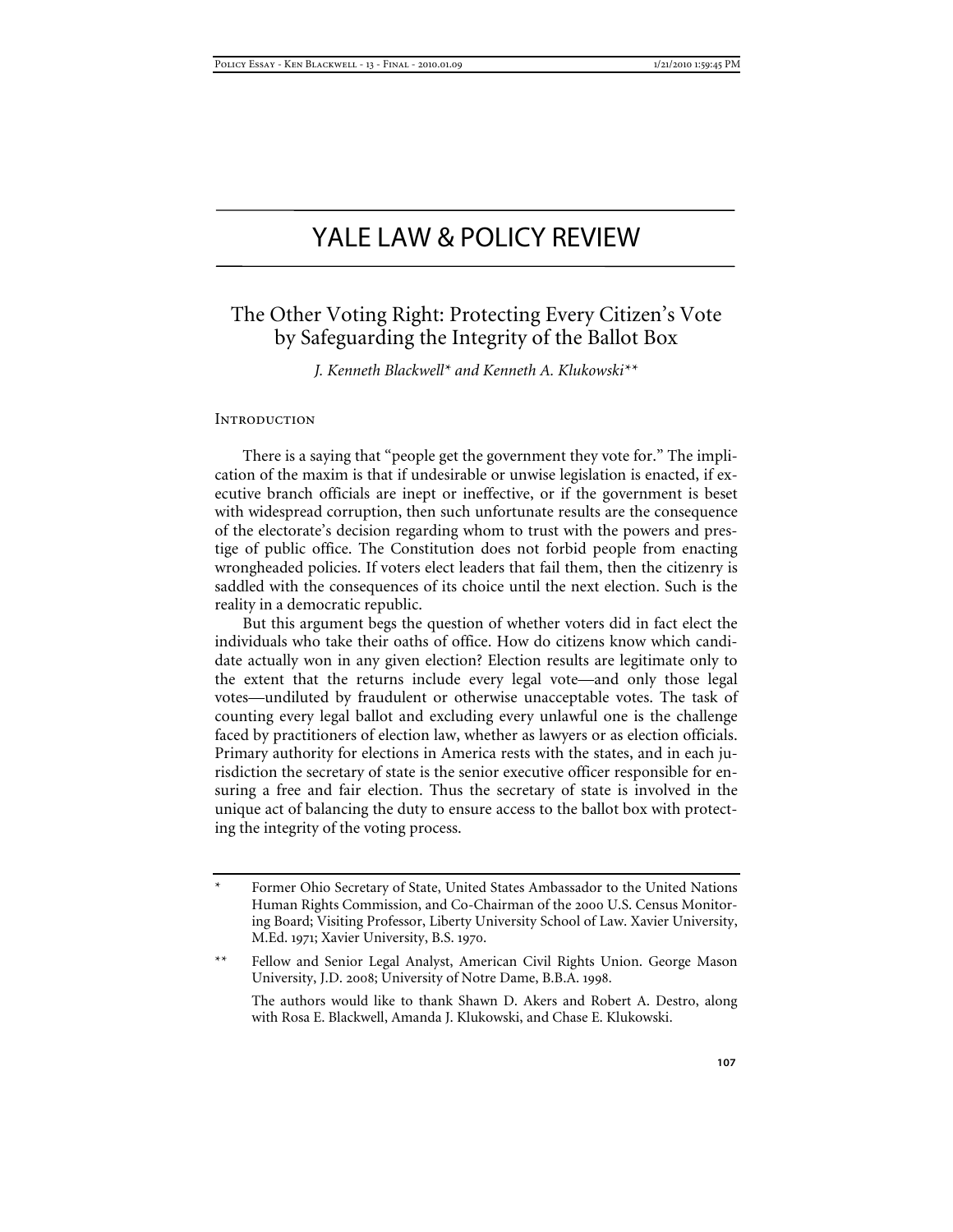Over the past four decades, most developments in voting rights legislation and case law have focused specifically on the franchise: the right to cast a ballot and have that ballot tabulated as a vote. These advances, albeit important, have left underdeveloped the concomitant right to an undiluted count. And if we seek to ensure the legitimacy and fairness of our electoral system then we must now turn to protecting this "other voting right" vigorously. Further, we must do so in a manner that recognizes voting as a duty and that expects the voter to exert some effort toward fulfilling that duty.

This Essay explores several aspects of protecting the second, equally important, right to a protected ballot box. Part I approaches the electoral process from the vantage point of a secretary of state, responsible for turning theory into practice and administering the law to make the electoral system work sufficiently well on Election Day. Part II explains how the right to vote actually encompasses two distinct rights—the right to cast a vote and the right to have one's ballot untarnished by illegal votes—and that these two rights are often in tension. Part III discusses how voting is, and always was intended to be, not only a right but also a civic duty for American citizens, legitimizing certain tasks and burdens that the voter is obligated to accept to participate in selfgovernment. Part IV explores some examples from case law regarding challenges to election measures designed to ensure successful elections. These cases show efforts to strike a balance between the two rights, and the legal hurdles a secretary of state often faces when trying to protect the ballot box. Finally, Part V surveys additional topics relevant to executive decisions taken to protect voting rights.

#### I. The Perspective of a Secretary of State

Popular commentary might lead to the perception that the democratic process somehow self-organizes on Election Day. The reality, however, is that fulfilling democracy's promise is extremely difficult. There are countless challenges inherent in a system for choosing representatives in our republic. Some of these challenges are the natural result of the grand undertaking that is a general election, namely accounting for millions of votes cast by geographically dispersed and imperfect human beings in a system administered by other imperfect human beings. Other difficulties arise from the immense power at stake in an election. Consequently, there are incentives for some to press every advantage, fair or not, to achieve their desired electoral results. All of these challenges must be faced squarely and overcome to ensure legitimate elections.

Every state in the Union has a secretary of state who serves in the executive branch of government as the chief elections officer.<sup>1</sup> Chief elections officers are

<sup>1.</sup> Secretaries of state typically are elected.  $E.g., \text{ }$  IND. CONST. art. VI,  $\oint$  1; OHIO CONST. art. III, § 1. Such secretaries of state are charged with overseeing state elections. *See, e.g.*, Official Web Site of the Indiana Secretary of State, About the Divisions, http://www.in.gov/sos/2362.htm (last visited Dec. 22, 2009); Ohio Secretary of State, Duties and Responsibilities, http://www.sos.state.oh.us/SOS/about/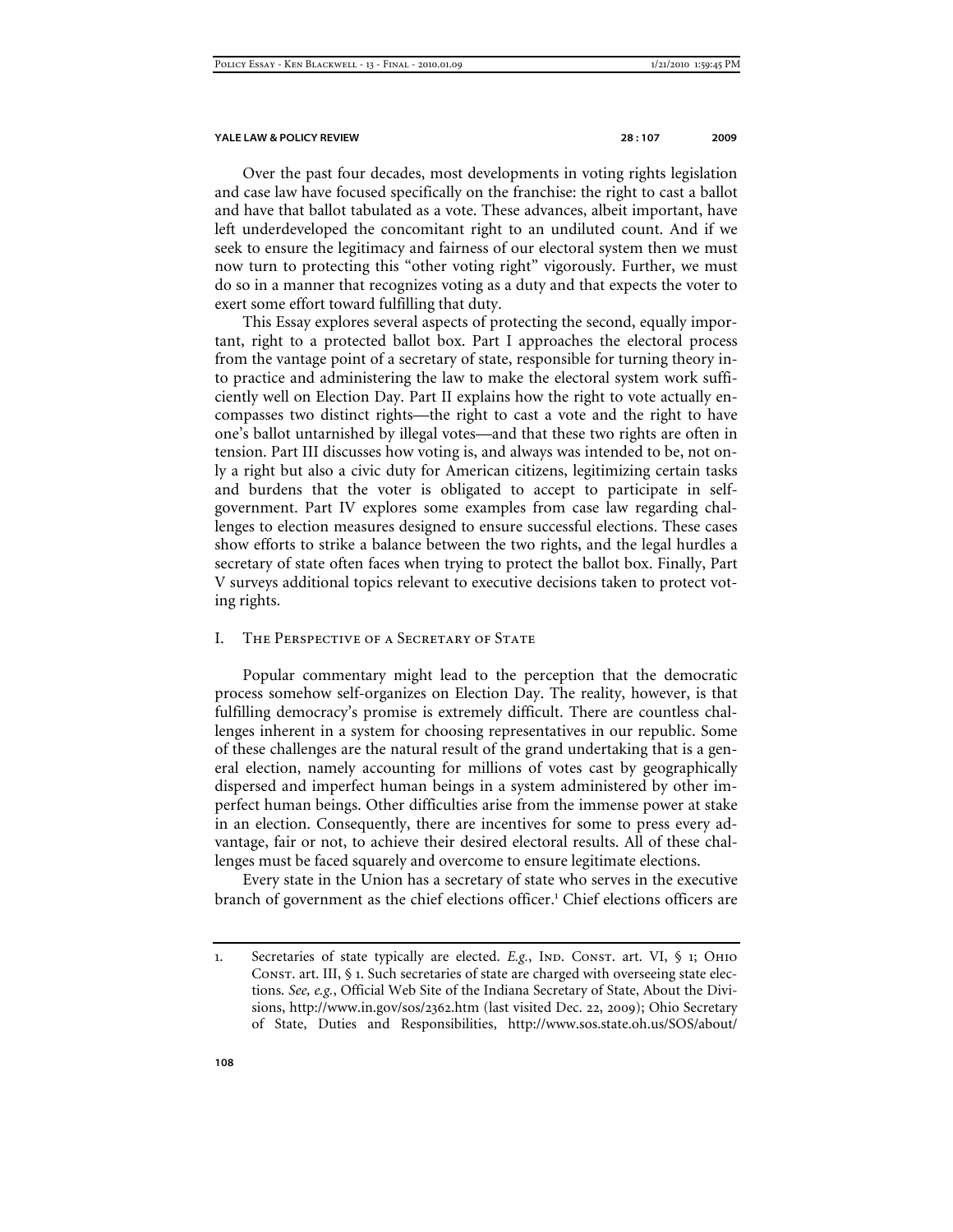charged with administering the law, both through promulgating rules, regulations, and directives, and also through making countless decisions on how to proceed when reality confounds theory. These principles of due process and equal protection must be administered on a daily basis to fulfill the Constitution's promise. The secretary of state is the official in charge of fulfilling these duties at both the state and federal levels<sup>2</sup> and is charged, in a sense, with balancing the dual voting rights we identify,<sup>3</sup> thereby ensuring adequate access to a secure ballot box.

### II. Two Voting Rights, Often in Tension

People often speak of the right to vote. But in actuality there are two voting rights. The first is the electoral franchise: the right to cast a ballot that is tabulated to determine the outcome of elections, a definitive aspect of democratic regimes.<sup>4</sup> The second is a concomitant right for each voter not to have his legitimate vote diluted or cancelled by an illegal vote. In other words, voters have the right to measures that protect and safeguard the integrity of the electoral process and that assure only legitimate votes are counted. The Supreme Court recognized this interest when it declared that "the right to vote is the right to participate in an electoral process that is necessarily structured to maintain the integrity of the democratic system."<sup>5</sup> Both rights must be preserved for each voter to enjoy the optimal impact of his or her voting decision, but preserving both rights simultaneously often is a challenge.<sup>6</sup>

Some level of tension remains unavoidable between the two voting rights of the franchise and ballot integrity. Measures to increase the franchise focus on removing individual-level barriers to make voting easier or more convenient. On the other hand, measures to protect legal votes from illegal dilution tend to

dutiesResponsibilities.aspx (last visited Dec. 22, 2009) [hereinafter Ohio Secretary of State].

- 2*. See, e.g.*, Ohio Secretary of State, *supra* note 1. This still remains true at the federal level even after the most recent major federal law affecting elections. *See* Help America Vote Act of 2002, Pub. L. No. 107-252, § 254, 116 Stat. 1666, 1694-96 (codified as amended at 42 U.S.C. § 15404 (2006)).
- 3*. See infra* Part II.
- 4*. See* Wesberry v. Sanders, 376 U.S. 1, 17 (1964) ("No right is more precious in a free country than that of having a voice in the election of those who make the laws under which, as good citizens, we must live.").
- 5. Burdick v. Takushi, 504 U.S. 428, 441 (1992).
- 6. It also is possible to characterize these concomitant rights as aspects of one right as follows: A voter has the right to maximum participation in the electoral system by casting a ballot that is counted properly and not diminished by the illegal influence of ineligible votes. The benefit of conceptualizing these two aspects separately, however, is that it aids identifying the specific interest served by any given voting law.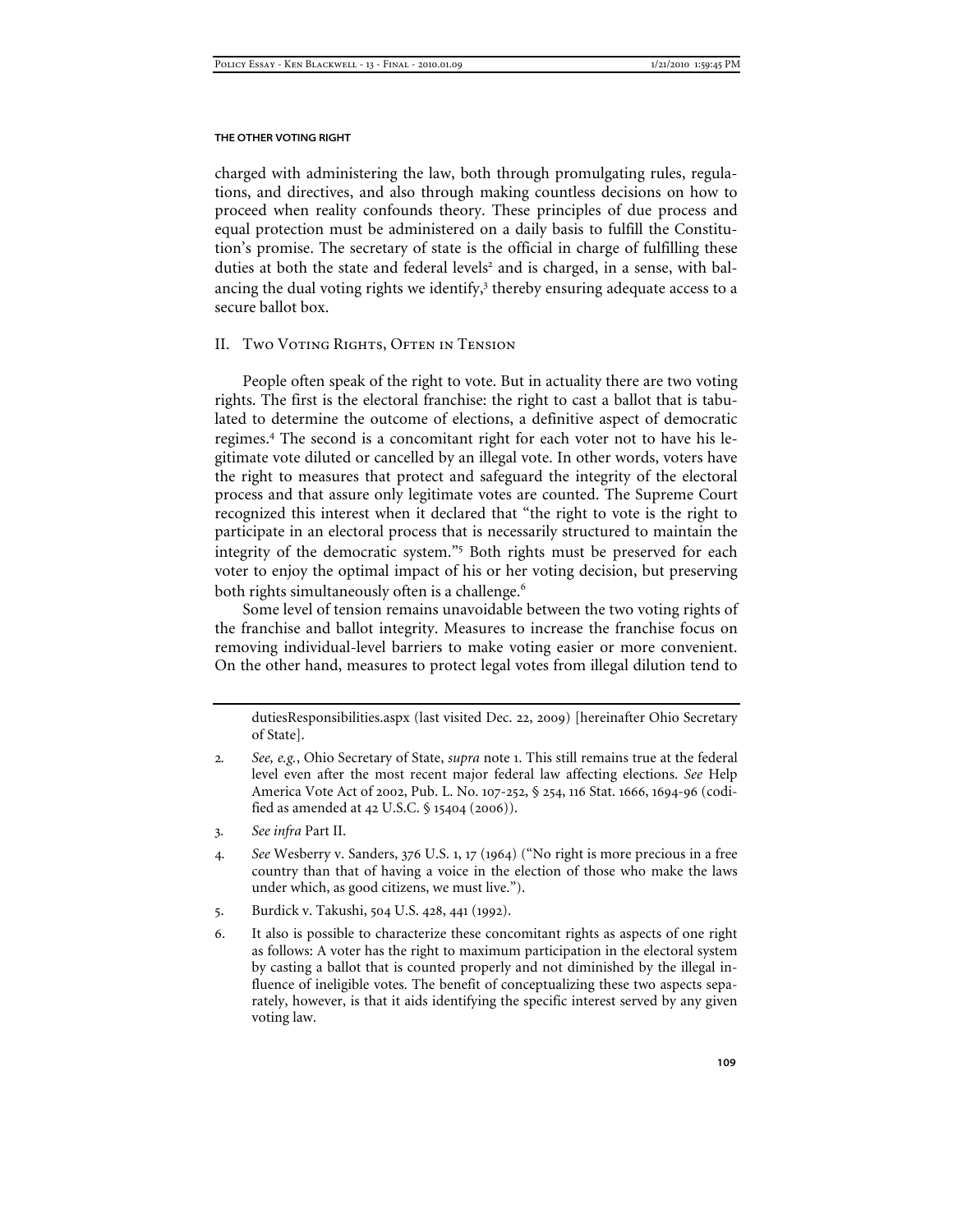impose burdens on the individual, such as requiring the voter to obtain photo identification, to remember to bring such identification to the polls, or to appear at a certain place at certain times to cast a vote.

The voting system, by necessity, requires a balancing of these somewhat countervailing interests. The only infallible, yet politically controversial, way to confirm voter eligibility at any location would be a biometric identification card that contains not only a current picture and physical address but also a fingerprint or other such unique datum. Each polling location would need a device that could verify the encoded material, authenticate identities, and crossreference them in real time to a database that integrates local, state, and national voter data. This procedure would establish that the person present at the polling location: (1) is the person whose name appears on the precinct voting roll; (2) is eligible to vote; (3) is entitled to vote in the specific precinct; (4) is not registered to vote at another location or in another state; and (5) has not cast a vote in another jurisdiction. Short of such a comprehensive measure, some degree of doubt in the electoral process will persist. But such a technology would be extremely costly and entail serious privacy implications. At the other end of the convenience continuum, a person would have three choices for casting her vote. First, the voter could show up at any polling location to cast a ballot and simply provide her name to the official distributing the ballots or controlling access to a booth. Second, the voter could send her ballot by mail, perhaps even weeks before an election, much like current absentee balloting procedures. Finally, the voter could also register her preferences online, again simply providing her name and other identifying information to the system. Such a tripartite system would be the easiest, most convenient voting mechanism guaranteeing every qualified voter the opportunity to participate in an election. But such a system also could be subject to enormous abuse and fraud, and making voting *effortless* is not a secretary of state's goal when formulating a plan for a secure, effective, and efficient election.

Thus, the challenge within any voting system—and the challenge faced by a secretary of state—reduces to balancing both sides of the voting rights coin. Burdens on the voting process likely will have a disparate impact on some voters and may discourage participation. Voting accommodations increase the ease with which the franchise can be exercised but also may increase the probability of fraud, which undermines confidence in the integrity of the electoral process. Normatively speaking, failure to respect either voting right diminishes the legitimacy of an election, in derogation of the political ideal in a democratic republic.

#### III. Voting Is a Civic Duty, Not Just a Civil Right

With these two rights in mind, whatever voting system a state adopts, it should reflect the principle that voting is a civic duty and that the state can expect patriotic citizens to invest a certain amount of effort toward that duty. Regarding the second right we have identified, there is an important public inter-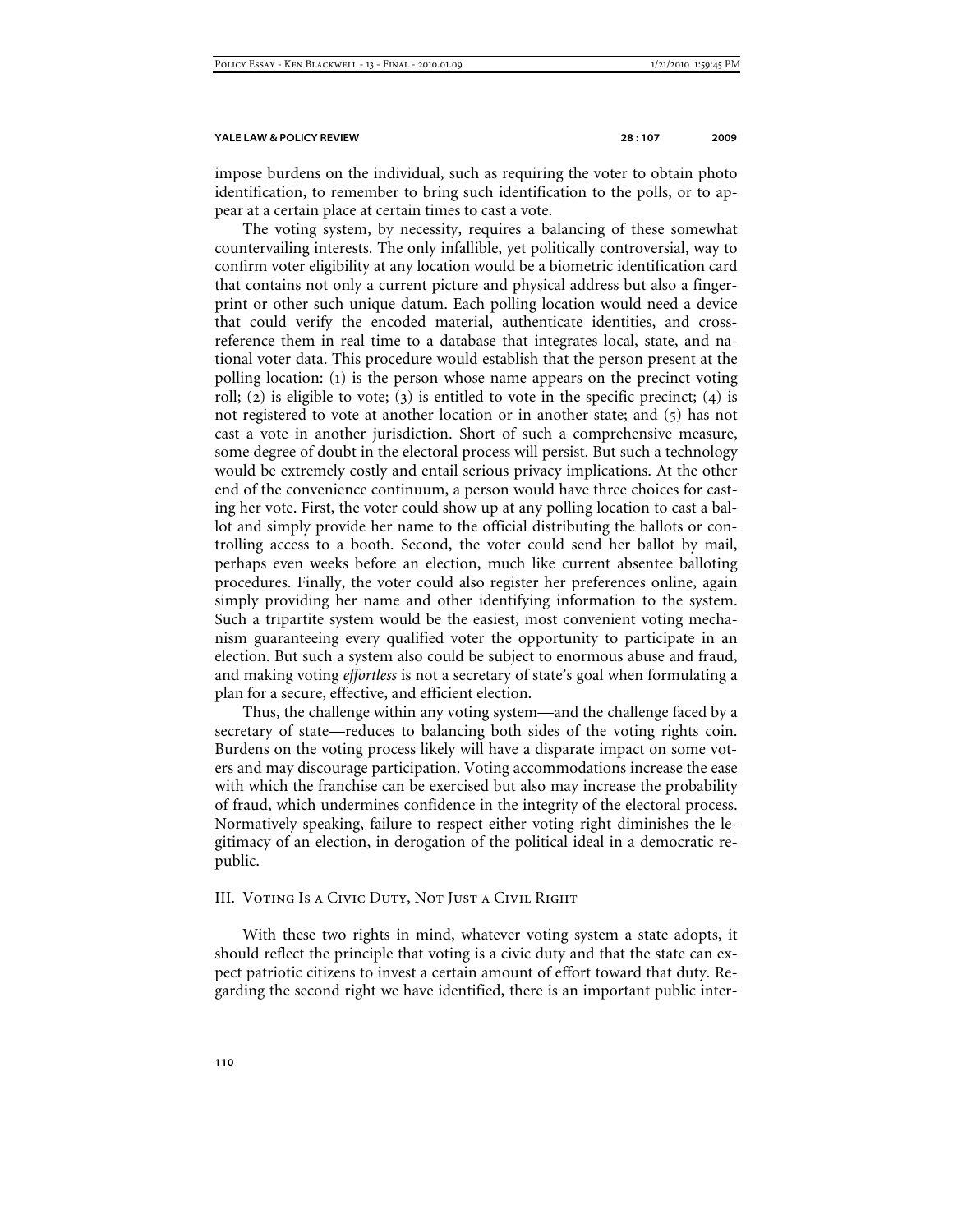#### **THE OTHER VOTING RIGHT**

est in tabulating only the votes of eligible voters.<sup>7</sup> The right to have one's vote untarnished by fraud is shorn of any inherent worth if it is divorced from the voter's role as part of the entire electorate. After all, when casting a ballot, a voter is acting as part of the government.<sup>8</sup> The citizen is not acting as a servant or agent of government but rather as the sovereign authority dictating government policy.<sup>9</sup>

Framing voting as a civic duty is particularly evident in the citizenship qualifications mandated by law. Indeed, one of the distinctive attributes of the right to vote in the United States is that it is reserved only to citizens. This restriction is significant when analyzing a constitutionally protected right such as voting, which is "of the most fundamental significance under our constitutional structure."<sup>10</sup> Safeguarding fundamental rights usually applies to the states through the Fourteenth Amendment's Due Process Clause.<sup>11</sup> Strict scrutiny is the general rule for government actions burdening fundamental rights,<sup>12</sup> and severe bur-

- 10*. Burdick*, 504 U.S. at 433 (quoting Ill. Bd. of Elections v. Socialist Workers Party, 440 U.S. 173, 184 (1979)). It is beyond the scope of this Essay to discuss in depth which rights are fundamental. There currently is some confusion as to what the test for defining fundamentality is for constitutional rights. Kenneth A. Klukowski, *Citizen Gun Rights: Incorporating the Second Amendment Through the Privileges or Immunities Clause*, 39 N.M. L. Rev. 195, 211-12 (2009). Originally the test was whether the right was "implicit in the concept of ordered liberty." Palko v. Connecticut, 302 U.S. 319, 324-25 (1973). In later years, the Court appeared to consider whether the right is "fundamental to the American scheme of justice" and "necessary to an Anglo-American regime of ordered liberty." Duncan v. Louisiana, 391 U.S. 145, 149-50 & n.14 (1968). But, in a more recent case presenting the question of fundamentality, the Court applied a two-prong test of whether the right is both deeply rooted in the history and traditions of the American people and also "implicit in the concept of ordered liberty," Washington v. Glucksberg, 521 U.S. 702, 721 (1997) (internal citations omitted), suggesting a revival of the earlier test with an additional criterion attached to make the test more demanding. Although it is unclear as to what the proper test is or whether these are varying articulations of a single test, Klukowski, *supra*, at 212, this issue may be clarified in a case currently pending before the Supreme Court. *See* Brief for American Civil Rights Union et al. as Amici Curiae Supporting Petitioners at 9-10, McDonald v. City of Chi., *cert. granted* 130 S. Ct. 48 (2009) (No. 08-1521).
- 11*. See* Klukowski, *supra* note 10, at 197.
- 12*. See* Kadrmas v. Dickinson Pub. Sch., 487 U.S. 450, 458 (1988). It also should be noted that strict scrutiny is not the test employed for all burdens on fundamental rights. Free speech is one example of a fundamental right for which strict scrutiny applies only to certain types of burdens, with laws regulating speech subject to va-

<sup>7</sup>. Crawford v. Marion County Election Bd., 128 S. Ct. 1610, 1619 (2008) (plurality opinion).

<sup>8</sup>. Petition of Kutay, 121 F. Supp. 537, 538 (S.D. Cal. 1954) ("The individual is the smallest individual unit of government . . . .").

<sup>9</sup>*. See* Dysart v. City of St. Louis, 11 S.W.2d 1045, 1050 (Mo. 1928) ("The citizen is sovereign, and the right to vote is the distinguishing badge of his sovereignty.").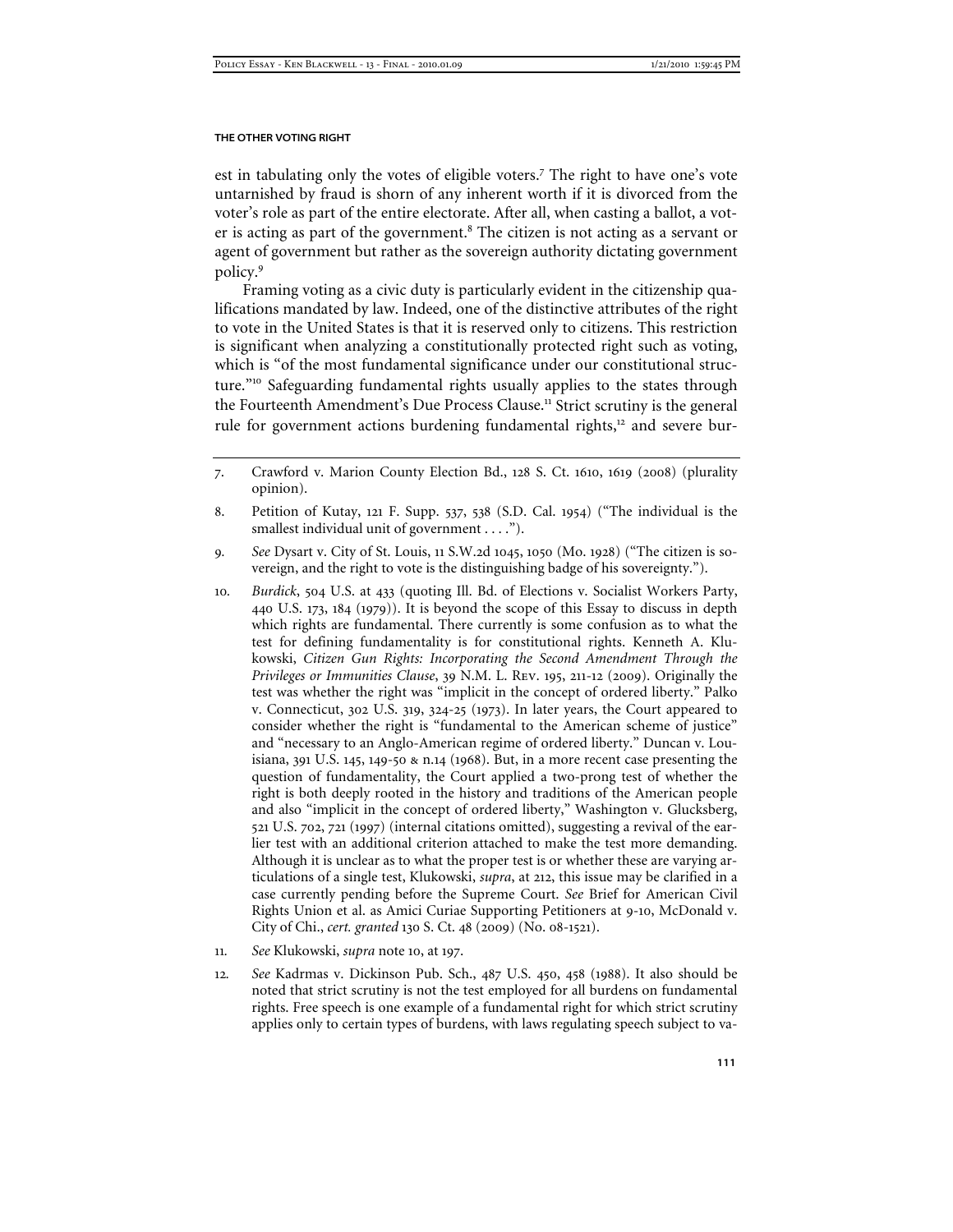dens on participation in the political process often are subjected to that test.<sup>13</sup> Nonetheless, the Court has suggested that citizenship is not a suspect classification when considering the right to vote.<sup>14</sup> The Court has elaborated on this concept, holding that certain public functions are properly performed by citizens and that discrimination based on citizenship in the realm of those public functions are merely subject to rational-basis review.<sup>15</sup> For example, the Court applied this logic to uphold a New York law that allowed only U.S. citizens to be police officers.<sup>16</sup> Such reasoning applies at least equally well to voting laws, since the citizen is participating in a self-governmental act that determines public policy when voting, which is perhaps the most significant public function a citizen can perform.

The difference in Supreme Court review standards suggests that the right to vote is somehow distinguished from other civil rights. When applied to laws that burden fundamental civil rights, the strict scrutiny test is intended to protect persons as individuals. But perhaps the right to vote, although fundamental, is of a different genus because it is not only the right of the citizen *qua* individual but also that of the citizen *qua* constituent element of "We the People."

When the Supreme Court upholds the constitutionality of a citizenship qualification, it does so based on the rationale that the subject matter at issue involves a person acting "so close to the core of the political process as to make him a formulator of government policy."<sup>17</sup> The contrapositive of this notion is that citizens are formulators of government policy. If the ultimate determinant of public policy is the selection of those who wield policymaking power, then, when exercising their franchise, voters collectively forming the electorate em-

rying levels of scrutiny. Klukowski, *supra* note 10, at 206 n.117; Kenneth A. Klukowski, *Armed by Right: The Emerging Jurisprudence of the Second Amendment*, 18 GEO. MASON U. CIV. RTS. L.J. 167, 186-87 (2008). State action involving some fundamental rights triggers a test that looks nothing at all like strict scrutiny, with the Establishment Clause being a perfect example. *See* Kenneth A. Klukowski, *In Whose Name We Pray: Fixing the Establishment Clause Train Wreck Involving Legislative Prayer*, 6 Geo. J.L. & Pub. Pol'y 219, 228-30 (2008) (describing the multifaceted framework for laws that allegedly violate the Establishment Clause).

- 13. Clingman v. Beaver, 544 U.S. 581, 586-87 (2005).
- 14*. See* Hill v. Stone, 421 U.S. 289, 297 (1975). This result is significant for two reasons. First, laws discriminating on the basis of alienage generally are subject to strict scrutiny because alienage is a suspect class. Graham v. Richardson, 403 U.S. 365, 371-72 (1971). Second, equal protection challenges involving fundamental rights trigger strict scrutiny in their own right. *Kadrmas*, 487 U.S. at 458. Voting laws involving citizenship entail both of these triggers but are still not subject to this demanding test.
- 15*. See* Foley v. Connelie, 435 U.S. 291, 294-96 (1978).
- 16*. Id.* at 292-93, 297.
- 17*. In re* Griffiths, 413 U.S. 717, 729 (1973) (invalidating a Connecticut statute restricting eligibility for the state bar to citizens).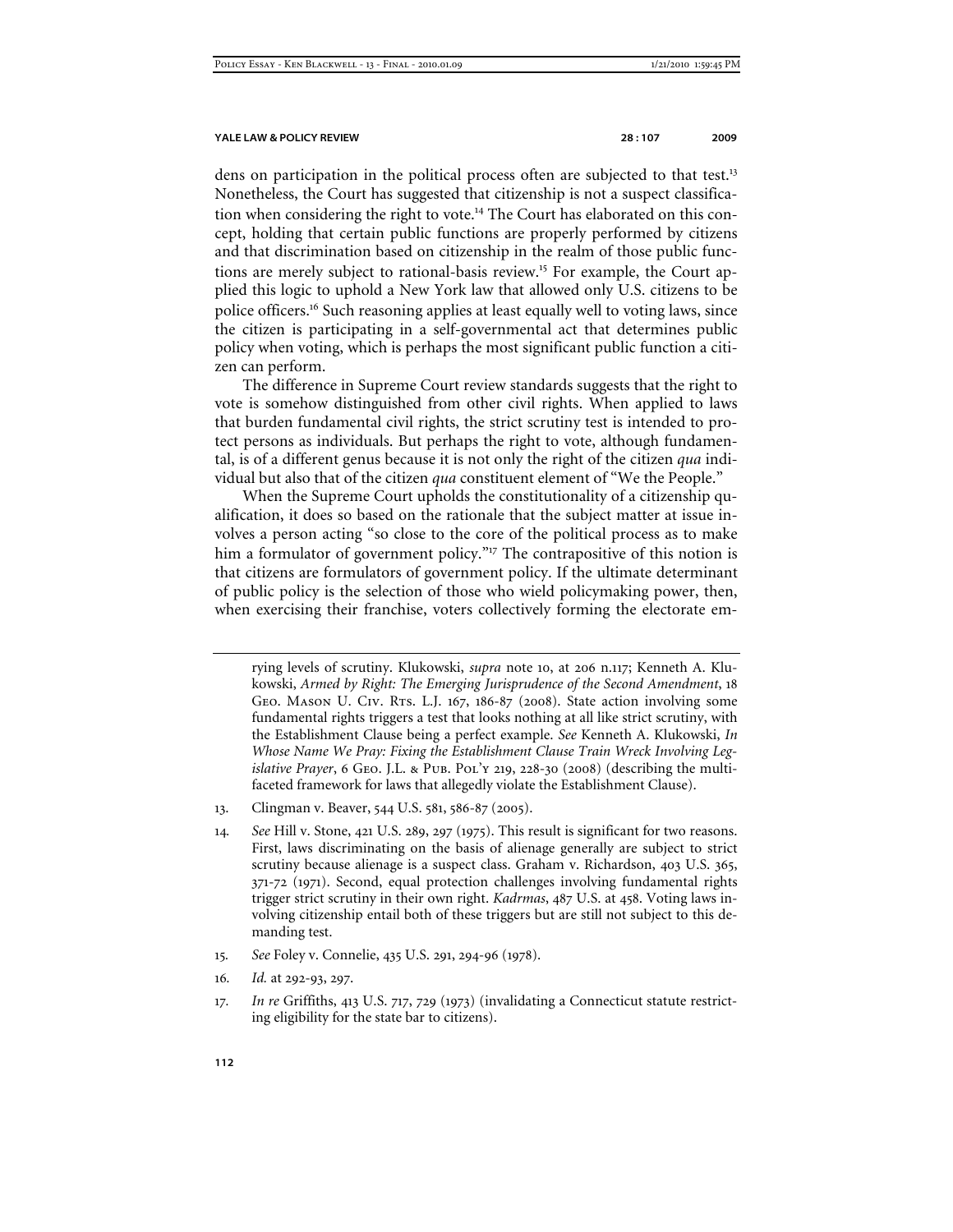body government itself. As participants in the system voting becomes not only a *right* of U.S. citizens; it is a *duty* of citizenship.<sup>18</sup>

Since voting is a right as well as a public duty, a citizen may forfeit the right to vote if he becomes unfit in the eyes of society to perform his civic function. For example, the Fourteenth Amendment allows states to disenfranchise convicted felons,<sup>19</sup> expressly allowing that voting rights can be denied to those convicted of serious crimes.<sup>20</sup> Justice Rehnquist's opinion for the Court in *Richardson v. Ramirez* rejects the argument that such disenfranchisement violates the Equal Protection Clause.<sup>21</sup> Felon disenfranchisement is a matter of state policy; thus, one may expect variance in how states decide the issue. Only two states, Maine and Vermont, allow incarcerated felons to vote, $22$  and approximately

- 20. See U.S. Const. amend. XIV, § 2. It should be noted that other countries have differing views on this question. Canada, for example, recently has held that denying voting rights to felons violates the fundamental principles of democracy. Sauvé v. Canada, [2002] 3 S.C.R. 519, 2002 SCC 68 (Can.).
- 21. 418 U.S. at 54-55. Section One of the Fourteenth Amendment includes the Equal Protection Clause, and Section Two includes language allowing for the number of people represented in congressional districts to be reduced on the basis of excluding certain criminals, but not other criminals. U.S. Const. amend. XIV, § 1, cl. 4, § 2. In *Ramirez*, petitioners argued that if this latter group of criminals is exempted from the lesser sanction of reduced congressional representation, then surely the Equal Protection Clause should be interpreted to forbid them from suffering the greater sanction of losing the franchise. 418 U.S. at 43. While examining the drafting history of the Fourteenth Amendment—a discussion beginning with the caveat that such legislative history should not be afforded unlimited weight in constitutional interpretation—the Court found one historical item to be dispositive of this case. *Id.* at 43-52. Each of the former Confederate states only could be readmitted after it had submitted its proposed new state constitution for congressional approval. *Id.* at 48-49. At the time the Fourteenth Amendment was adopted, twenty-nine states disallowed voting by felons. *Id.* at 48. As those states were readmitted separately to the Union by state-specific enabling legislation, that federal statute expressly permitted those states to disenfranchise felons. *See id.* at 51-52. Therefore, the Court found that whatever rights were secured by the Equal Protection Clause, a right against disenfranchisement for felons was not among them, since Congress contemporaneously and expressly authorized such disenfranchisement in specific states. *Id.* at 53-54.
- 22. Daniel Hays Lowenstein & Richard L. Hasen, Election Law: Cases and Materials 49 & n.o (3d ed. 2004) (citing Rosanna M. Taormina, Comment, *Defying One-Person, One-Vote: Prisoners and the "Usual Residence" Principle*, 152 U. PA. L. REV. 431, 460-61 (2003)).

<sup>18</sup>*.* Petition of Kutay, 121 F. Supp. 537, 538 (S.D. Cal. 1954) (holding that a citizen has a "duty to collaborate in suffrage and other governmental duties" but also stating that there is "not yet a duty to vote"); Dysart v. City of St. Louis, 11 S.W.2d 1045, 1050 (Mo. 1928) (declaring that the citizen-voter as a sovereign must discharge his sovereign function and abide by regulations enacted for that purpose).

<sup>19</sup>. Richardson v. Ramirez, 418 U.S. 24, 41-55 (1974).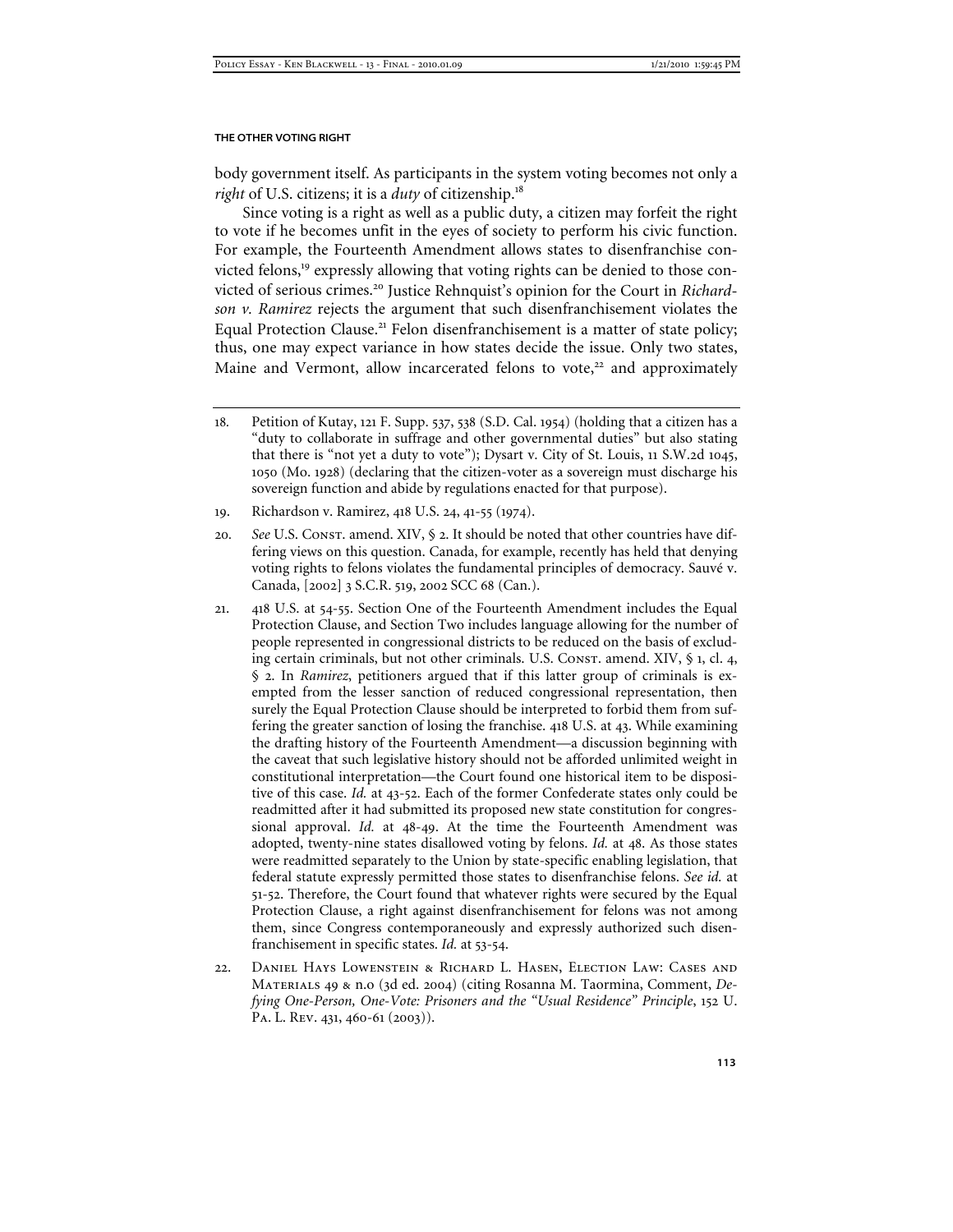one-third of the states disallow voting by felons who have completed their sentences.<sup>23</sup>

Recently enacted statutes designed to advance voting rights seem to have focused on expanding the franchise—a worthwhile and laudable objective—but have not focused enough on protecting the integrity of legal votes. What are perhaps the two most significant changes in federal voting law in the past twenty years, the National Voter Registration Act of 1993, <sup>24</sup> and the Help America Vote Act of 2002 (HAVA),<sup>25</sup> both have facilitated voter registration and the ability to cast ballots. One looks in vain for recent federal laws that focus on eliminating waste and fraud from the voting process or that stress the constitutional permissibility of imposing reasonable burdens on voters in fulfilling their civic duty to participate in democracy. Laws strengthening the integrity of the ballot box must be pursued with equal vigor. There is a strong government interest in the stability of electoral systems.<sup>26</sup> The electorate's "confidence in the integrity of the electoral process [is vital] because it encourages citizen participation in the electoral process."<sup>27</sup> The Supreme Court thus has held that "government

(1) to establish procedures that will increase the number of eligible citizens who register to vote in elections for Federal office; (2) to make it possible for Federal, State, and local governments to implement this Act in a manner that enhances the participation of eligible citizens as voters in elections for Federal office; (3) to protect the integrity of the electoral process; and (4) to ensure that accurate and current voter registration rolls are maintained.

42 U.S.C. § 1973gg(b)(1)-(4) (2006). Although these purposes may have been the official ones enumerated, a sizeable minority in Congress considered it a partisan measure that would deteriorate ballot box integrity. *See* H.R. Rep. No. 103-9 at 34- 35 (1993). If true, then this statute may have advanced its first two stated objectives of expanding the franchise but possibly at the expense of the latter two objectives concerning the right against vote dilution. Most courts seem to have identified the former interests of increasing the franchise as being the primary objective of the Act. *See, e.g.*, Harkless v. Blackwell, 467 F. Supp. 2d 754, 763 (N.D. Ohio 2006) ("The purpose of the NVRA is to establish procedures that will increase the number of eligible citizens who register to vote in elections for federal office.").

- 25. Help America Vote Act of 2002, Pub. L. No. 107-252, 116 Stat. 1666 (codified as amended at 42 U.S.C. §§ 15301-15545 (2006)). HAVA was intended to update and improve the standards used in voting systems nationwide. *See* H.R. Rep. No. 107- 730, at 1 (2002) (Conf. Rep.). HAVA's providing for the casting of provisional ballots in situations where formerly a person might not be able to vote at all, however, has the effect of expanding the franchise in a manner that creates the possibility of illegal votes being cast.
- 26*. See* Timmons v. Twin Cities Area New Party, 520 U.S. 351, 366 (1997).

<sup>23.</sup> Id. at 49-50. For a specific example, see IND. CONST. art. II, § 8.

<sup>24</sup>. National Voter Registration Act of 1993, Pub. L. No. 103-31, 107 Stat. 77 (codified as amended at 42 U.S.C. § 1973gg (2006)). The Act had four official purposes: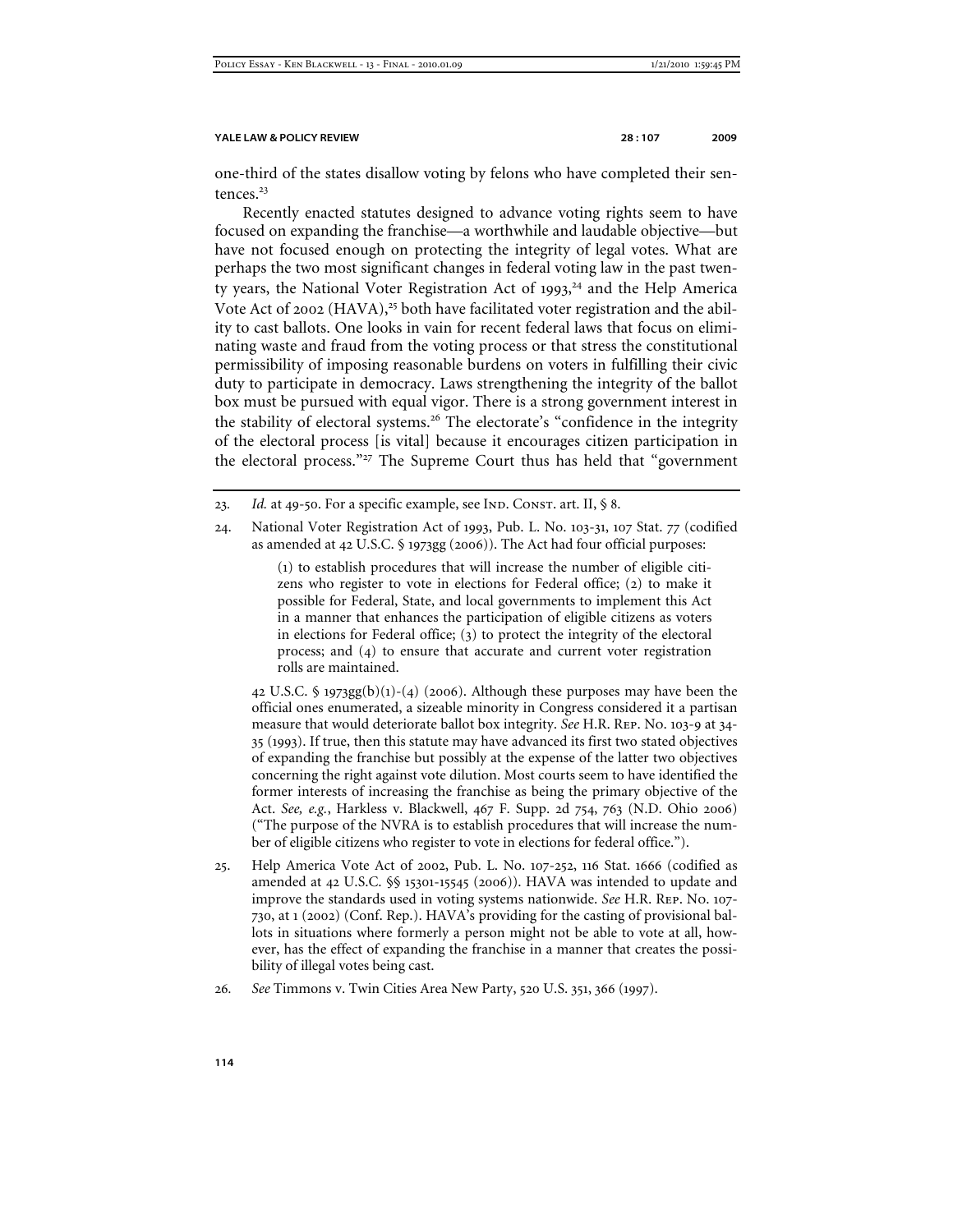must play an active role in structuring elections . . . 'if they are to be fair and honest and if some sort of order, rather than chaos, is to accompany the democratic process.'"<sup>28</sup>

#### IV. Legal Challenges to Safeguarding the Voting Process

When evaluating election laws, courts must be cognizant of the dual guarantees of the right to vote and additionally that voting is not solely a right but also a duty. The right to vote does not entail the right to do so in whatever manner the voter chooses.<sup>29</sup> States retain the power to regulate elections,<sup>30</sup> and every election law invariably imposes some burden on individual voters.<sup>31</sup> Although invidiously discriminatory laws are offensive to the right to vote, evenhanded measures "that protect the integrity and reliability of the electoral process" are not invidious and therefore pass constitutional muster.<sup>32</sup> Moreover, the fact that this right is also a duty allows election officials to presume that publicspirited citizens with due concern for the course of state and national policy should be willing to satisfy reasonable regulations and shoulder incidental burdens in the fulfillment of their civic duty.

The federal judiciary has examined numerous voting issues over the past half-century, working both to promote the enfranchisement right and also to protect against vote dilution via illegitimate ballots. Many early cases dealt with racial issues, arising from the reality that many election law violations stemmed from racial discrimination. In those disputes, the courts often were called upon to vindicate the constitutional rights of American citizens belonging to minority racial groups.<sup>33</sup> So much has been written on the role of law in securing the franchise generally that little more need be added here. Instead, additional discussion is needed on which legal measures will help safeguard the democratic process by only tabulating ballots that are legal votes and which measures are appropriate in modern America, where past injustices have been to a large extent remedied.

This Part examines three case studies of how secretaries of state and other high-ranking election officials grapple with the modern challenges of convert-

- 30*. Id.* (citing Tashjian v. Republican Party of Conn., 479 U.S. 208, 217 (1986); Sugarman v. Dougall, 413 U.S. 634, 647 (1973)).
- 31. Anderson v. Celebrezze, 460 U.S. 780, 788 n.9 (1983).
- 32*. Id.* at 788 n.9 (1983).
- 33. For example, poll taxes were found to be unconstitutional because of their racial impact. Harper v. Va. Bd. of Elections, 383 U.S. 663, 685 (1966).

<sup>27</sup>*.* Crawford v. Marion County Election Bd., 128 S. Ct. 1610, 1620 (2008) (plurality opinion).

<sup>28</sup>. Burdick v. Takushi, 504 U.S. 428, 433 (1992) (quoting Storer v. Brown, 415 U.S. 724, 730 (1974)).

<sup>29</sup>*. Id.* (citing Munro v. Socialist Workers Party, 479 U.S. 189, 193 (1986)).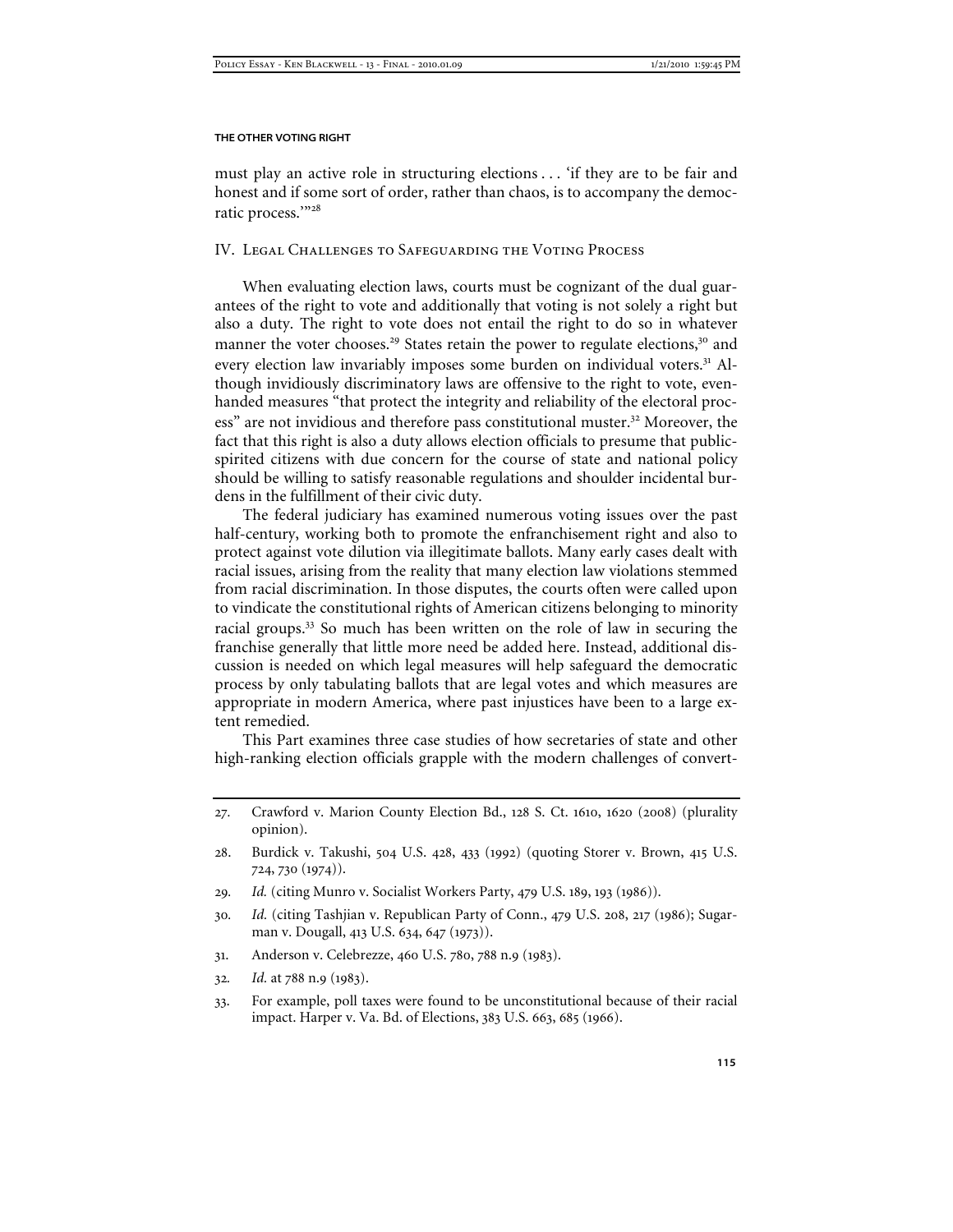ing legal theory into democratic reality for election law and voting rights issues. Section IV.A discusses the recent example of voter-identification laws as one of the few attempts to safeguard the ballot box and the constitutionality presumption issues that arose in ensuing litigation. Section IV.B considers the issues arising from timely administration of new federal mandates in state elections. Finally, Section IV.C deals with the federalism issues posed by the preceding discussions and argues that a clearer demarcation between federal and state authority may alleviate the burdens posed by federal involvement in state elections.

#### *A. Constitutional Burden-Shifting*

The modern approach in election law litigation seems to be that when someone brings suit challenging a voting law, there is a de facto presumption that the law is unconstitutional unless the government can establish a compelling need for even the slightest measure. This quasi-strict scrutiny approach to voting regulations (even when the court does not actually apply strict scrutiny) drives much of the conflict in election law, as courts become more skeptical of, rather than deferential to, the efforts of election officials—especially secretaries of state—to ensure an orderly and fair election.

The reality is that states have significant authority under the Constitution to protect legal votes from illegitimate dilution. In 2008, a plurality opinion of the Supreme Court asserted that if a state's burdens on voting are merely inconvenient and if its restrictions are nonsevere and nondiscriminatory, those burdens are evaluated under a much less demanding "important regulatory interests" standard that is deferential to policymakers' judgments.<sup>34</sup> The Supreme Court's precedents show that, when assessing the magnitude of the burden that laws impose on voting rights, it determines how the law applies to the entire electorate, not just the impact on individual voters with "peculiar circumstances."<sup>35</sup> Absent discriminatory intent, this proposition holds even where protected classes are concerned.<sup>36</sup> As a result, it should follow that states need not provide elaborate empirical verification regarding the significant interests they purport to uphold through election laws.<sup>37</sup>

Voter identification laws are excellent examples of statutes designed to protect the public integrity of the electoral process, and challenges to such laws appear frequently on the federal docket. A recent bipartisan, blue ribbon commis-

- 35*. Id.* at 1625 (Scalia, J., concurring).
- 36*. Id.* at 1626.
- 37. Timmons v. Twin Cities Area New Party, 520 U.S. 351, 364 (1997) (citation omitted).

<sup>34</sup>. Crawford v. Marion County Election Bd., 128 S. Ct. 1610, 1624 (2008) (Scalia, J., concurring) (citing Burdick v. Takushi, 504 U.S. 428, 433-34 (1992)). The plurality opinion in *Crawford* expressly rejected at least some aspects of this proposition. *See id.* at 1616 n.8 (plurality opinion).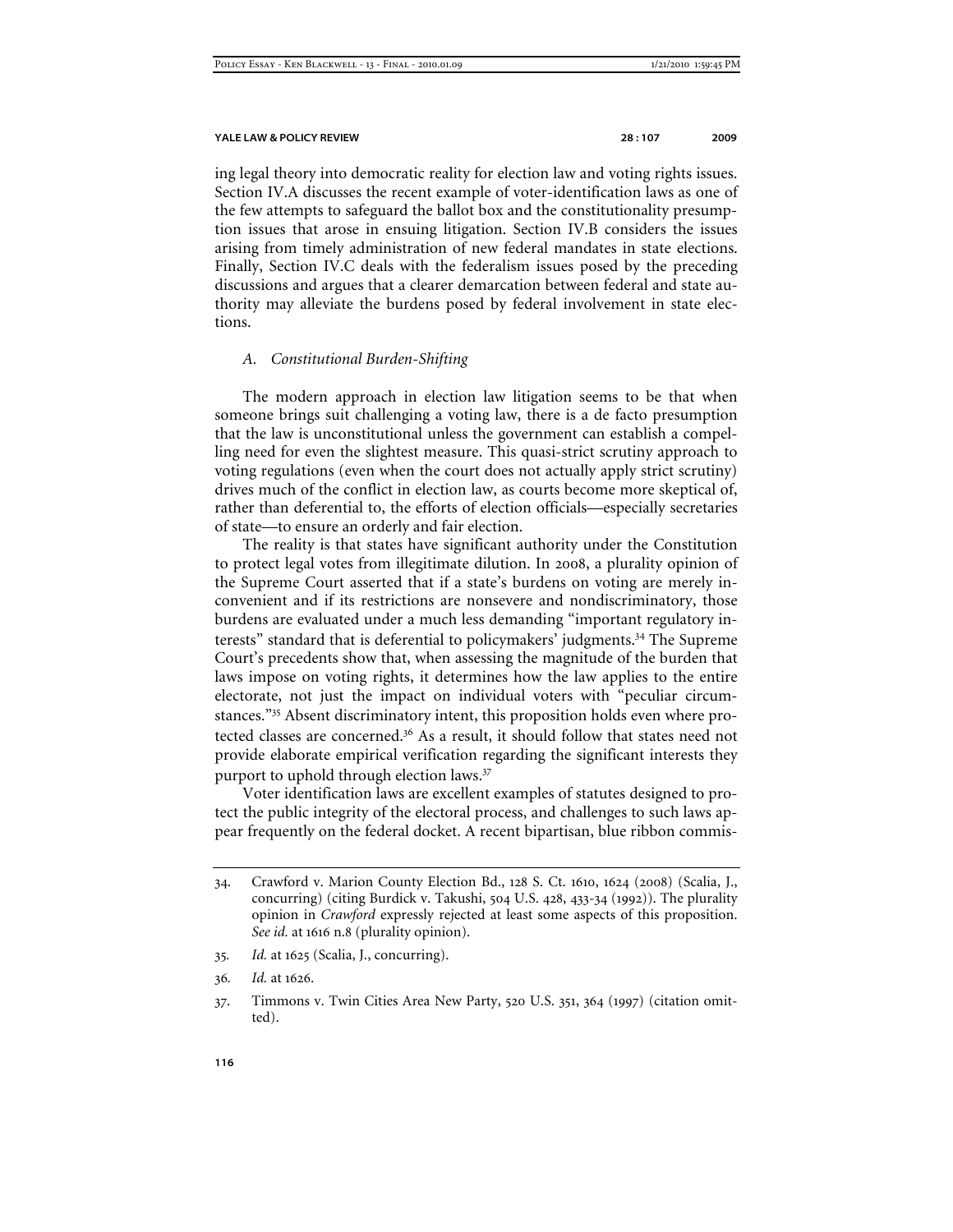sion concluded that allowing polling officials to confirm the identity of a person requesting a ballot is imperative for democratic electoral systems.<sup>38</sup> As a step in the right direction towards respecting state primacy, and in the only photoidentification case it has decided so far, the Supreme Court found that an Indiana statute did not impose "excessively burdensome requirements" on any type of voter.<sup>39</sup> Courts are increasingly willing to uphold these measures as seen in several recent federal cases<sup>40</sup>

The deference to state authorities present in *Crawford* is essential for election officials, as it allows them to formulate policies that cannot be invalidated pursuant to the lawsuits that some special interest groups consistently bring against voting regulations. It shifts the burden of producing empirical evidence of unconstitutionality to the interest group. If nonsevere measures are presumptively valid, then the burden should rest with challengers to demonstrate the measures' flaws rather than on election officials to build an extensive factual record as a condition precedent to enacting new policies. If courts were to adopt the same approach as was taken in *Crawford*, an approach that respects state primacy, election officials would able to focus on protecting voters' rights rather than engaging in frivolous lawsuits.

# *B. The Timeliness and Interpretation of Federal Mandates*

Another example of voting rights controversies worth consideration are those arising from states' attempts to grapple with new federal mandates for election reform. For example, after the contentious 2000 general election, Congress enacted the Help America Vote Act of 2002 (HAVA). Laws such as HAVA often generate substantial litigation, as parties disagree over what is permissible under the new law. Such major federal interventions regarding a government

- 38. Comm'n on Fed. Election Reform, Building Confidence in U.S. Elections: REPORT OF THE COMMISSION ON FEDERAL ELECTION REFORM § 2.5, at 18 (2005), *available at* http://www1.american.edu/ia/cfer/report/full\_report.pdf ("The electoral system cannot inspire public confidence if no safeguards exist to deter or detect fraud or to confirm the identity of voters. Photo IDs currently are needed to board a plane, enter federal buildings, and cash a check. Voting is equally important.").
- 39. *Crawford*, 128 S. Ct. at 1623 (plurality opinion) (quoting Storer v. Brown, 415 U.S. 724, 738 (1974)). The statute at issue required voters to present proof of identification when arriving at the polls to cast a ballot, IND. CODE ANN. §§ 3-10-1-7.2, 3-11-8-25.1 (LexisNexis 2009), with exemptions for some voters or special circumstances, such as elderly voters at seniors' homes casting a ballot at that location, *id.* §§ 3-10-1-7.2(e), 3-11-8-25.1(e), 3-11-10-1.2 (LexisNexis 2009).
- 40*. E.g.*, Common Cause/Ga. v. Billups, 554 F.3d 1340 (11th Cir. 2009) (upholding Georgia's voter identification statute); ACLU of N.M. v. Santillanes, 546 F.3d 1313, 1319 (10th Cir. 2008) (upholding a municipal law requiring valid photoidentification); League of Women Voters v. Blackwell, 340 F. Supp. 2d 823 (S.D. Ohio 2004).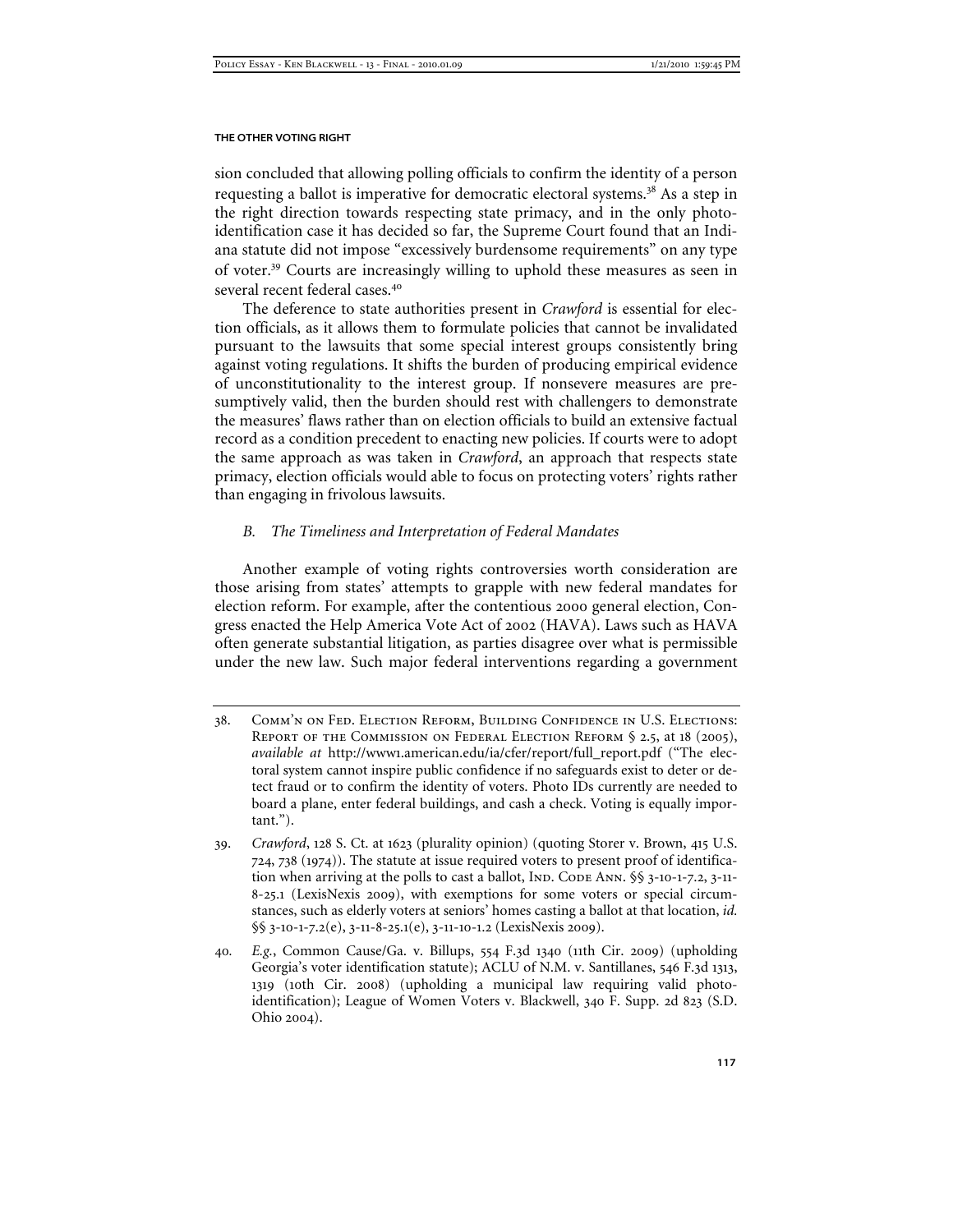function traditionally within the states' purview generate numerous legal questions. Many of those disputes unfortunately arise right when elections are approaching. This imposes an especially onerous burden on secretaries of state, who must prepare and coordinate with election officials at the county and precinct level (most of whom are volunteers with limited time to receive amended instructions) whose duty it is to ensure a successful election system in a timely fashion.

Courts therefore must be careful when engaging in voting rights controversies so soon before citizens turn out to the polls. Suits brought just before an election limit the possibility of judicial review, as there are only so many days before Election Day, and conducting an orderly election takes a great deal of planning, effort, and coordination. Some courts argue that timing issues should not impede judicial intervention, even when the regulations challenged were enacted recently.<sup>41</sup> This is unfortunate, as complex and intrusive federal statutory schemes often take significant time to implement correctly at the state level. The Supreme Court recently has restated in the context of elections that judicial review of federal laws should be regarded as "the gravest and most delicate duty that this Court is called on to perform."<sup>42</sup> That sentiment is not controlling here because the Court premises it on Congress's status as a "coequal branch,"<sup>43</sup> but it is not inapposite either. "When evaluating a neutral, nondiscriminatory regulation of voting procedure, [the Court] must keep in mind that [a] ruling of unconstitutionality frustrates the intent of the elected representatives of the people."<sup>44</sup> The Constitution's specific recognition of states' primacy in the election process<sup>45</sup> implicates federalism concerns that counsel for judicial restraint.

When election officials such as secretaries of state issue final voting regulations quickly after major legislation like HAVA becomes law, those officials risk the specter of federal litigation. Such challenges usually are directed against state

- 41*. See, e.g.*, Sandusky County Democratic Party v. Blackwell, 339 F. Supp. 2d 975 (N.D. Ohio 2004), *rev'd in part*, 387 F.3d 565 (6th Cir. 2004) (finding that the plaintiffs' filing suit just six weeks before the 2004 election was justified because the challenged directive was issued two months before Election Day).
- 42. Nw. Austin Mun. Util. Dist. No. One v. Holder, 129 S. Ct. 2504, 2506 (2009) [hereinafter *NAMUDNO*] (quoting Blodgett v. Holen, 275 U.S. 142, 147-48 (1927) (Holmes, J., concurring)).
- 43*. Id.* (quoting Rostker v. Goldberg, 453 U.S. 57, 64 (1981)).
- 44. *Crawford*, 128 S. Ct. at 1623 (plurality opinion) (quoting Ayotte v. Planned Parenthood of N. New Eng., 546 U.S. 320, 329 (2006) (internal quotation marks and other citations omitted)); *see also id.* at 1626-27 (Scalia, J., concurring) ("It is for state legislatures to weigh the costs and benefits of possible changes to their election codes, and their judgment must prevail unless it imposes a severe and unjustified overall burden upon the right to vote, or is intended to disadvantage a particular class.").

<sup>45</sup>*. See* Sugarman v. Dougall, 413 U.S. 634, 647 (1973) (citing various cases).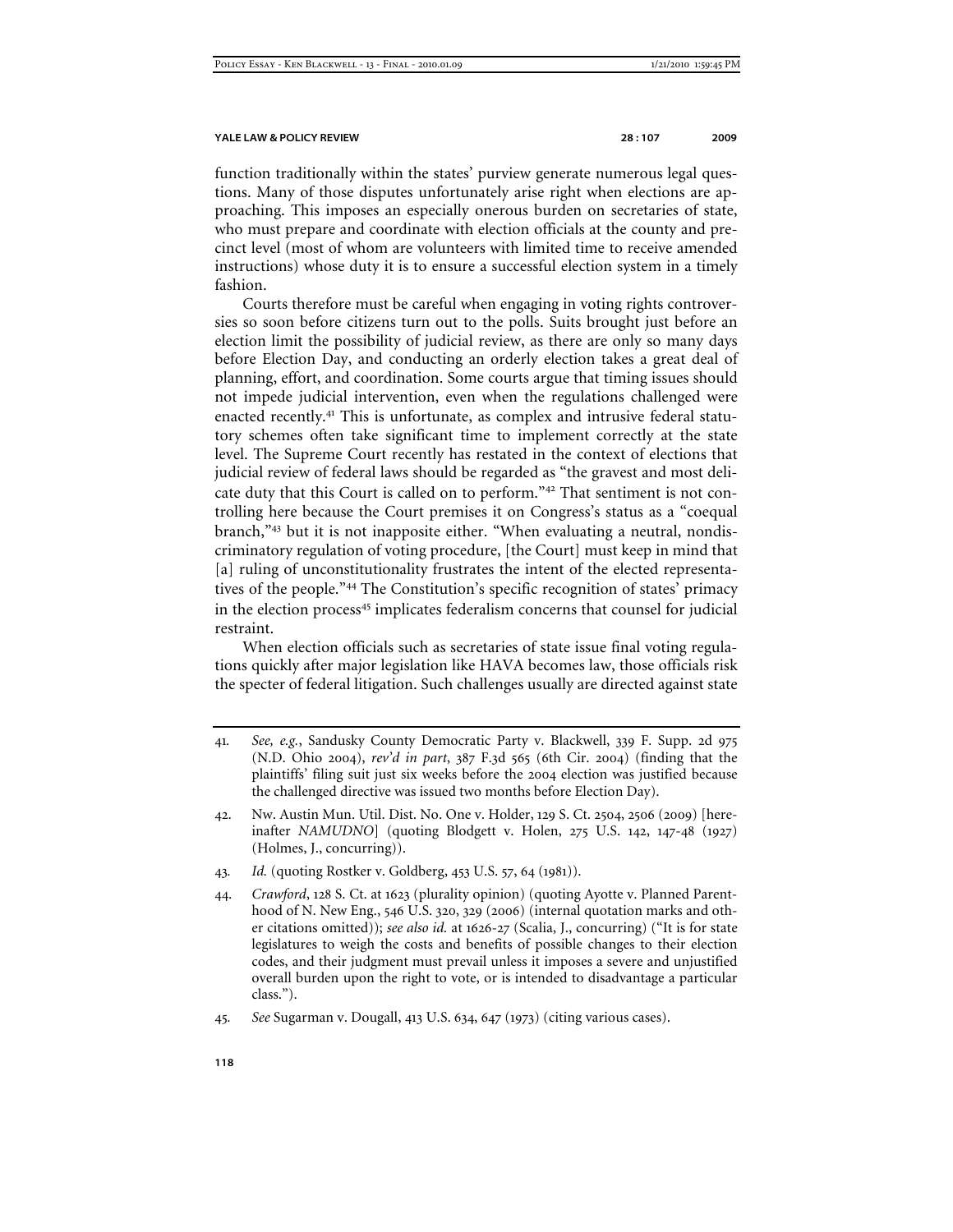statutes and regulations, which means that they should be filed in state courts.<sup>46</sup> Building on the aforementioned federalism concerns, courts should consider whether they can effectively adjudicate some matters in the remaining days before an election. Occasionally, "practical considerations . . . require courts to allow elections to proceed despite pending legal challenges."<sup>47</sup> This is especially true in light of the franchise's corollary right of a secure and undiluted ballot box, juxtaposed with the civic duty dimension voting, which expects citizens to participate even in the face of adverse circumstances.

Take, for example, a district court ruling from Ohio concerning whether under HAVA provisional ballots must be cast in the same manner as ordinary ballots, i.e., in the voter's home precinct. HAVA does not define the term "jurisdiction" in which a provisional ballot must be cast. The district court rejected a directive from the Ohio Secretary of State that required a person found not to be an eligible voter could only cast a provisional ballot in his regular precinct and decided that "jurisdiction" meant county rather than precinct.<sup>48</sup> The Sixth Circuit reversed, noting that while the district court cited Senator Dodd's comments from legislative history defining "jurisdiction" to mean county, Senator Bond's comments explicitly required the ballot to be cast only in the correct polling place.<sup>49</sup> The purpose of HAVA is to compensate for local election officials' lack of "perfect knowledge" regarding individual voters;<sup>50</sup> it is not to effectuate widespread removal of state voting requirements. Had the Sixth Circuit not intervened, such district court decisions, handed down shortly before Election Day, could result in major disruptions for the election at hand.<sup>51</sup> Bal-

- 48. Sandusky County Democratic Party v. Blackwell, 339 F. Supp. 2d 975, 989-90 (N.D. Ohio 2004).
- 49. Sandusky County Democratic Party v. Blackwell, 387 F.3d 565, 574-75 (quoting 148 Cong. Rec. 30 (2002) (statements of Sen. Bond)).
- 50. *Id.* at 570 (citation omitted).
- 51. It is possible that these holdings may not be good law. Standing is a threshold issue, which a court must address before turning to the merits. Lance v. Coffman, 549 U.S. 437, 439 (2007) (citing Steel Co. v. Citizens United for a Better Env't, 523 U.S. 83, 102 (1998)). Although the constitutional case-or-controversy elements of Article III were not at issue in *Blackwell*, *see* Davis v. FEC, 128 S. Ct. 2759, 2768 (2008); Lujan v. Defenders of Wildlife, 504 U.S. 555, 561 (1992), it is a separate standing issue to recognize that HAVA § 302 did not expressly authorize a cause of action. Courts are reluctant to find an implied right of action in statutes. *See* Alexander v. Sandoval, 532 U.S. 275, 286-87 (2001); *cf.* Blessing v. Freestone, 520 U.S. 329, 340-41 (1997) (describing the factors for finding implied rights of action).

<sup>46</sup>. Indeed, the Supreme Court has recognized that state courts are "the ultimate expositors of state law." Mullaney v. Wilbur, 421 U.S. 684, 691 (1975).

<sup>47</sup>. Riley v. Kennedy, 128 S. Ct. 1970, 1985 (2008) (citation omitted). The current version of the Voting Rights Act (VRA) was adopted in 2006. *See* Fannie Lou Hamer, Rosa Parks, and Coretta Scott King Voting Rights Act Reauthorization and Amendments Act, Pub. L. No. 109-246, 120 Stat. 577 (codified as amended at 42 U.S.C. § 1973 (2006)).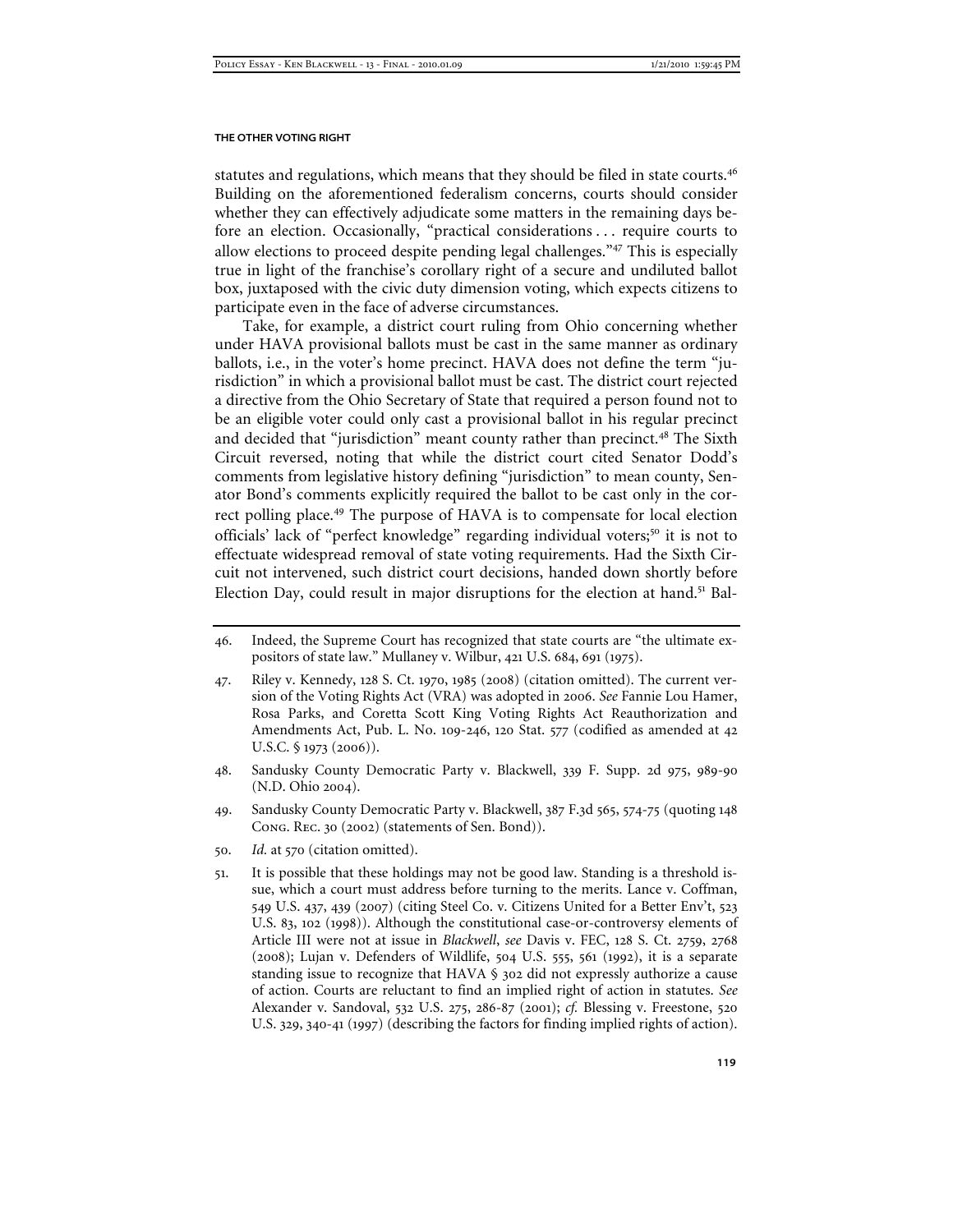ancing the right to cast a ballot with the right to an orderly and secure voting process can naturally lead to the conclusion that requiring a voter to cast his provisional ballot in his local precinct is an appropriate policy. Courts should consider the appropriateness and timeliness of their interventions before venturing into the litigation that often accompanies states' interpretations of complex federal election mandates.

## *C. Federalism and Conflicts of Authority*

As American society continually aspires to its constitutional ideals, the balance between protecting voting rights through federal law and respecting state authority to regulate elections has shifted. The Voting Rights Act of 1965 (VRA) is an example of federal involvement regarding the right to vote that was enacted in response to an environment far removed from the United States of the present day. The Act was passed with an intense focus on expanding the franchise, specifically to give effect to the plain language of the Fifteenth Amendment. The law permitted previously unprecedented federal interference and oversight into state election practices and was passed to address the most egregious violations of voting rights taking place in America at the time, largely driven by racial prejudice.<sup>52</sup> While seeking to address racial injustice, the VRA is a textbook illustration of the federal focus on expanding voting rights without sufficient regard for the "other" right at the heart of this Essay.

Thus, when federal law attempts to preempt state election law, the judiciary should examine such laws carefully to avoid unduly privileging the first right (franchise) while ignoring the second (protecting ballot integrity). Federal authority with respect to election law in particular should be approached cautiously, and recent cases suggest a new respect for state authority in elections is returning to the judiciary. For example, the Court has signaled that VRA § 5

The district court rejected the argument that HAVA § 302—concerning provisional ballots—creates no private right of action to bring a § 1983 civil rights suit, holding instead that the plaintiffs had standing. *Blackwell*, 339 F. Supp. 2d at 986- 87. This part of the district court's holding was affirmed by the Sixth Circuit. *Blackwell*, 387 F.3d at 572-73. In another lawsuit four years later, however, the Supreme Court reviewed a controversy in Ohio concerning HAVA § 303, vacating the Sixth Circuit on a preliminary matter. The Court justified its decision on the ground that it was unlikely that the plaintiffs could establish a right of action if the Court were to call for briefing and argument in the case (which it did not, as the case became moot shortly thereafter). Brunner v. Ohio Republican Party, 129 S. Ct. 5, 6 (2008) (granting stay and vacating temporary restraining order, citing probable lack of standing). Had the Supreme Court considered the *Blackwell* case, perhaps the Court would have dismissed it for lack of standing. Even so, the Court's later holding in the subsequent *Brunner* case at least casts doubt on whether a suit could be brought under § 302, a doubt that cannot be resolved until an appellant properly requests relief under that HAVA provision.

<sup>52</sup>*. See* South Carolina v. Katzenbach, 383 U.S. 301, 315 (1966).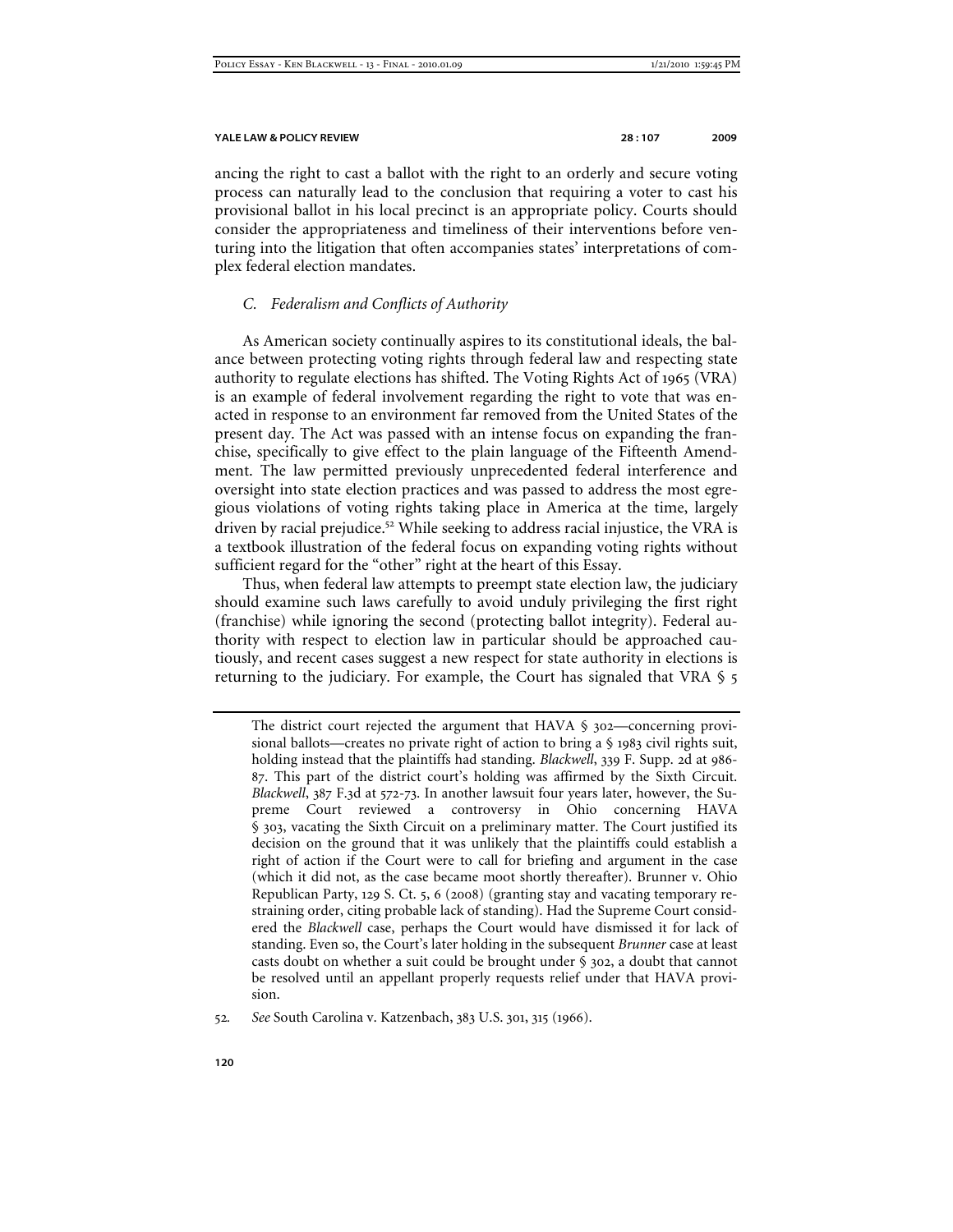may not survive future constitutional challenges. Specifically,  $\S$  5, which requires that states submit their election and districting proposals for federal approval, may be overly intrusive in light of contemporary political realities. In short, the racial hostilities prevalent when the VRA was enacted no longer justify such intrusion.<sup>53</sup> Additionally, an Ohio district court rejected the argument that a statute such as HAVA cannot preempt state law in regulating matters incidental to federal elections<sup>54</sup> based on the Supremacy Clause and upon general rules regarding preemption.<sup>55</sup>

While the Ohio case and the Supreme Court's leanings with respect to the VRA represent a partially restored respect for states' roles in election, they still fail to meet the actual constitutional standard. Unlike cases giving rise to general pronouncements of federal preeminence, the Constitution specifically addresses federal-state interaction vis-à-vis elections. Article I, § 4 specifically states that "[t]he Times, Places and Manner of holding Elections for Senators and Representatives, shall be prescribed in each State by the Legislature thereof . . . ."<sup>56</sup> It is true that the same clause then continues, "but the Congress may at any time by Law make or alter such Regulations . . . . "<sup>57</sup> That a specific constitutional provision exists should require further judicial explication on this issue, given that this clause appears to balance some degree of sovereign autonomy concerning the conduct of elections.<sup>58</sup>

The fact that Congress has constitutional authority to override state policy judgments does not automatically lead to the conclusion that general principles of preemption apply. A clearer rule demarcating the appropriate interaction of the two aforementioned constitutional provisions in the current statutory regime would be helpful. In some contexts, such preemption has only occurred where congressional intent to override state law is clear and unambiguous.<sup>59</sup> Courts must establish a clear rule that upholds the constitutionally established role of states in the administration of elections, attempting to reconcile a state's

- 54. 339 F. Supp. 2d 975, 989 (N.D. Ohio 2004).
- 55. *Id.* (citing Crosby v. Nat'l Foreign Trade Council, 530 U.S. 363, 373-74 (2000)).
- 56. U.S. Const. art. I, § 4, cl. 1.
- 57*. Id.*
- 58*. See, e.g.*, Sandusky County Democratic Party v. Blackwell, 387 F.3d 565, 568 (6th Cir. 2004) (quoting Storer v. Brown, 415 U.S. 724, 730 (1974)) ("The States long have been primarily responsible for regulating federal, state, and local elections. These regulations have covered a range of issues, from registration requirements to eligibility requirements to ballot requirements to vote-counting requirements.").
- 59*. Cf.* United States v. Bass, 404 U.S. 336, 349 (1971) (discussing preemption in a criminal law context); Penn Dairies, Inc. v. Milk Control Comm'n, 318 U.S. 261, 275 (1943) (highlighting preemption concerns in refusing to strike down a state regulation affecting the award of government contracts).

<sup>53</sup>*. NAMUDNO*, 129 S. Ct. 25104, 2510-14 (2009).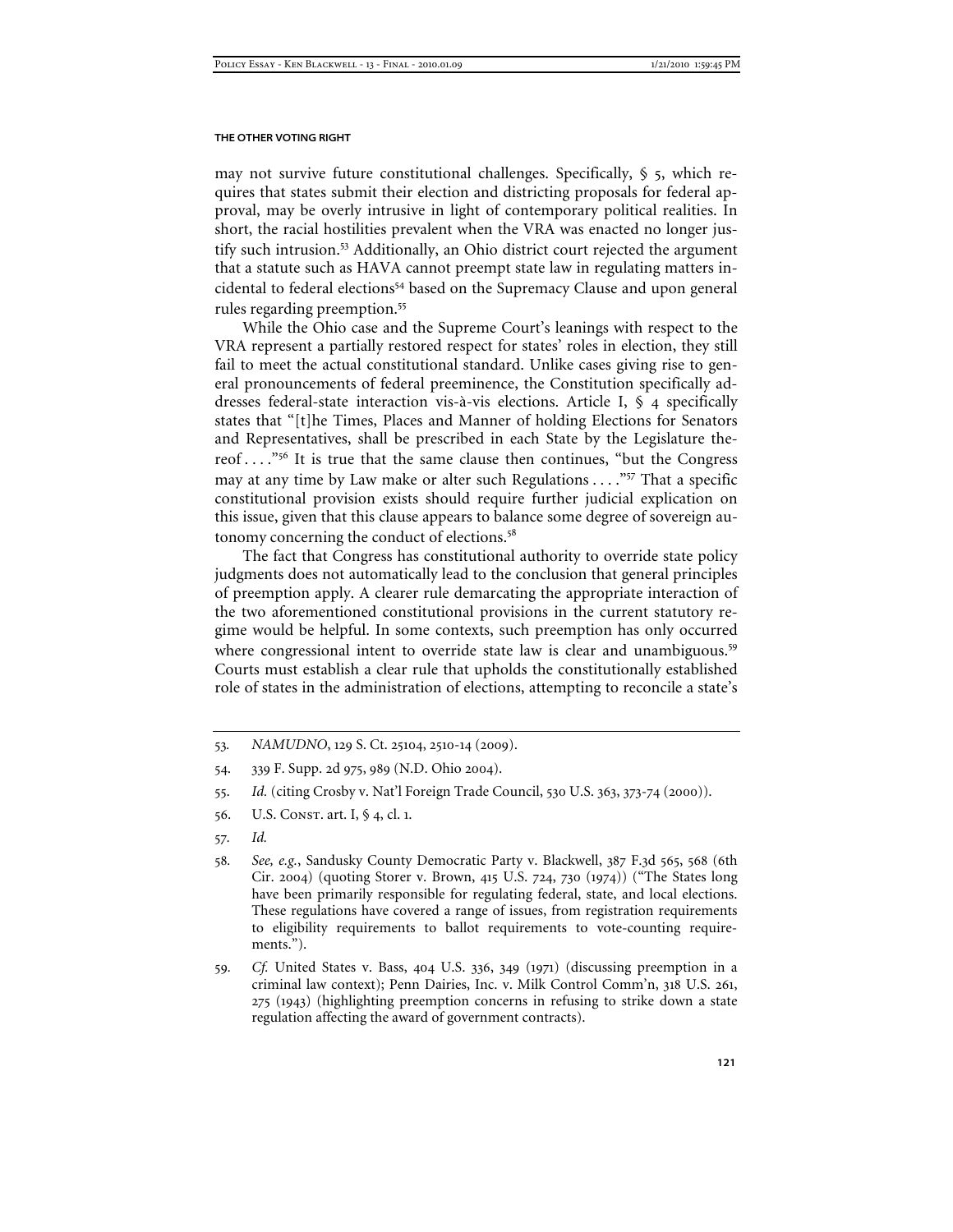goal in conducting free and fair elections with meeting the demands of federal regulation, especially when those federal demands give too little weight to the right to ballot box integrity.

#### V. Additional Measures Necessary To Avoid Dilution of Legal Votes

Although it is beyond the scope of this Essay, applications of these voting rights principles should affect how the decennial census is conducted. The central role that the census plays in determining political representation inextricably links it to voting rights. The Constitution requires a national census to be conducted once per decade,<sup>60</sup> and this mandate serves as the basis for apportioning seats in the U.S. House of Representatives.<sup>61</sup> For each state, the number of people in each constituent congressional district must be precisely equal.<sup>62</sup> This directive holds true for state legislative seats as well, except that some degree of variation in district population is constitutionally acceptable. $63$  Given that the census in part apportions political representation and that the State may exclude aliens from the formal political community,<sup>64</sup> it seems relevant for census forms to ask whether a person being counted is an alien, especially an illegal alien.<sup>65</sup>

At this point, it is essential to distinguish census counts for purposes of political representation from population counts for federal funding or other nonrepresentational functions. Note, for example, that Native Americans not sub-

- 60. U.S. CONST. art. I, § 2, cl. 3.
- 61*. Id.*
- 62. Karcher v. Daggett, 462 U.S. 725, 733-34 (1983); Kirkpatrick v. Preisler, 394 U.S. 526, 530-31 (1969).
- 63*. See* Mahan v. Howell, 410 U.S. 315, 320-25 (1973); *see also* Reynolds v. Sims, 377 U.S. 533, 579 (1964) (noting that the overriding objective of the state in creating districts "must be substantial equality of population"). This state-level requirement exists despite the fact that requiring state senate districts be drawn in the same manner as state house districts seems inconsistent with a number of principles regarding the different purposes that senates serve.
- 64*. See* Sugarman v. Dougall, 413 U.S. 634, 642 (1973).
- 65. The relevance of whether an alien is present legally in the country stems from considering the policy judgments of Congress. The Constitution vests Congress with plenary authority over immigration and naturalization. *See U.S. Const.* art. I, § 8, cl. 4. If an alien is a legal resident, then, at a minimum, Congress has officially welcomed that person into this country. Insofar as federal aid and entitlements are impacted by population, then counting a legal alien gives effect to recognizing Congress's right to bring noncitizens into the country. But an illegal alien may be excluded from the national community and should, as a normative matter, have no claim to political representation or government largesse. *But see* Plyer v. Doe, 457 U.S. 202, 224-26 (1982) (5-4 decision) (holding that denying the children of illegal aliens a public school education violates the Equal Protection Clause).